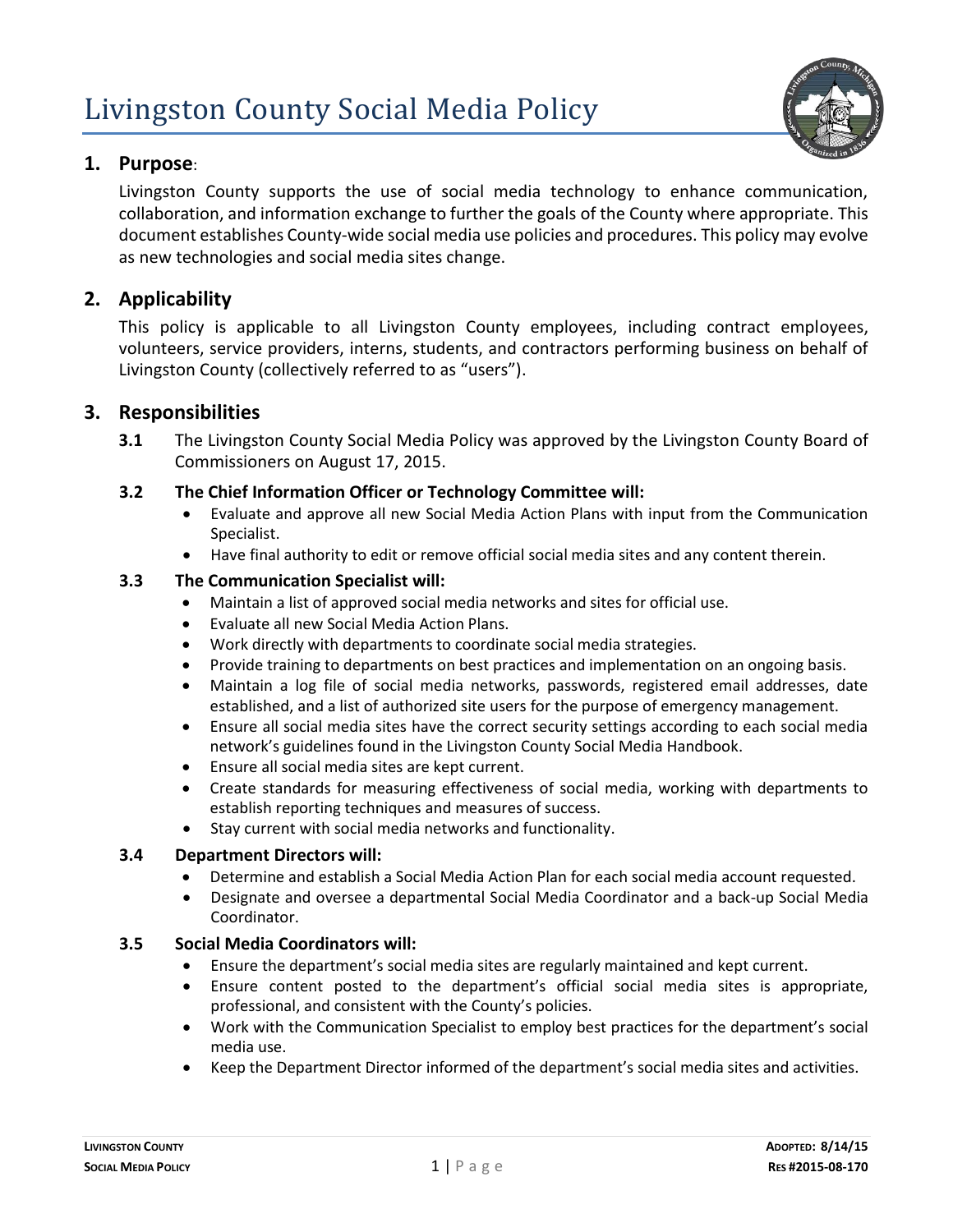# **4. Procedures**

- **4.1 County Social Media Technology Use:** County and department use of social media technology shall conform to the policies, protocols, and procedures contained, or referenced, herein.
	- 1. Comply with all applicable Federal and state laws, ordinances, regulations, and county policies. This includes, but may not be limited to laws and county policies regarding personally identifiable information, personally identifiable health information, copyright, records retention, First Amendment, Health Insurance Portability and Accountability Act (HIPAA), Hatch Act of 1939, The Privacy Act, privacy laws, fair use and financial disclosure laws, employment related laws, and county Workforce and Information Technology policies.
	- 2. Be familiar and carry-out social media activity in accordance with the Livingston County Social Media Handbook.
- **4.2 Requirements for Departmental Social Media Use:** Departments who choose to utilize social media shall:
	- 1. Complete a Social Media Action Plan for each requested social media account that identifies the department's mission, goals, objectives, audiences, and measures of success. The Social Media Action Plan shall be submitted to the Communication Specialist, Chief Information Officer, and Technology Committee for review and approval.
	- 2. Designate a Social Media Coordinator and back-up Social Media Coordinator responsible for overseeing the department's social media activities, policy compliance, and responding to comments completely, accurately and in a timely manner.
	- 3. Ensure that the department's social media sites are monitored daily. If the department's Social Media Coordinator is unable to monitor the site, the back-up Social Media Coordinator will be responsible for monitoring the site and responding to comments.
	- 4. Department Directors shall designate appropriate usage levels including identifying what social media accounts individuals are approved to use, as well as defining roles.
	- 5. Individuals approved for site use and defined roles shall be entered on the Social Media Action Plan.
- **4.3 Authorized Use:** Livingston County respects the right of any employee to engage in online social networking using the Internet, other technology, and social media networks during their personal time. This includes instant messages, text, video, photos, and audio. While we respect the employee's right of self-expression, in order to protect the County's interests and ensure employees focus on their job duties, employees must adhere to the following guidelines.
	- 1. Non-exempt Employees may not engage in such activities during work time or at any time with County equipment or property without Director's approval. See the Livingston County Information Technology Resources Policy.
	- 2. Information published on social media networks that has to do with any aspect of work must comply with the all confidentiality requirements, HIPAA, and Livingston County Policies (e.g. the policy prohibiting harassment and discrimination). Information related to persons receiving services from the County must not be disclosed. The privacy rights of fellow employees must be respected.
	- 3. Employees may not "friend" or "follow" an individual currently receiving service from Livingston County. This also applies to the individuals' caregivers and guardians. See department guidelines.
	- 4. Livingston County departments or employees may not create a social networking site or service to conduct County business without a Social Media Action Plan and approval from the Chief Information Officer.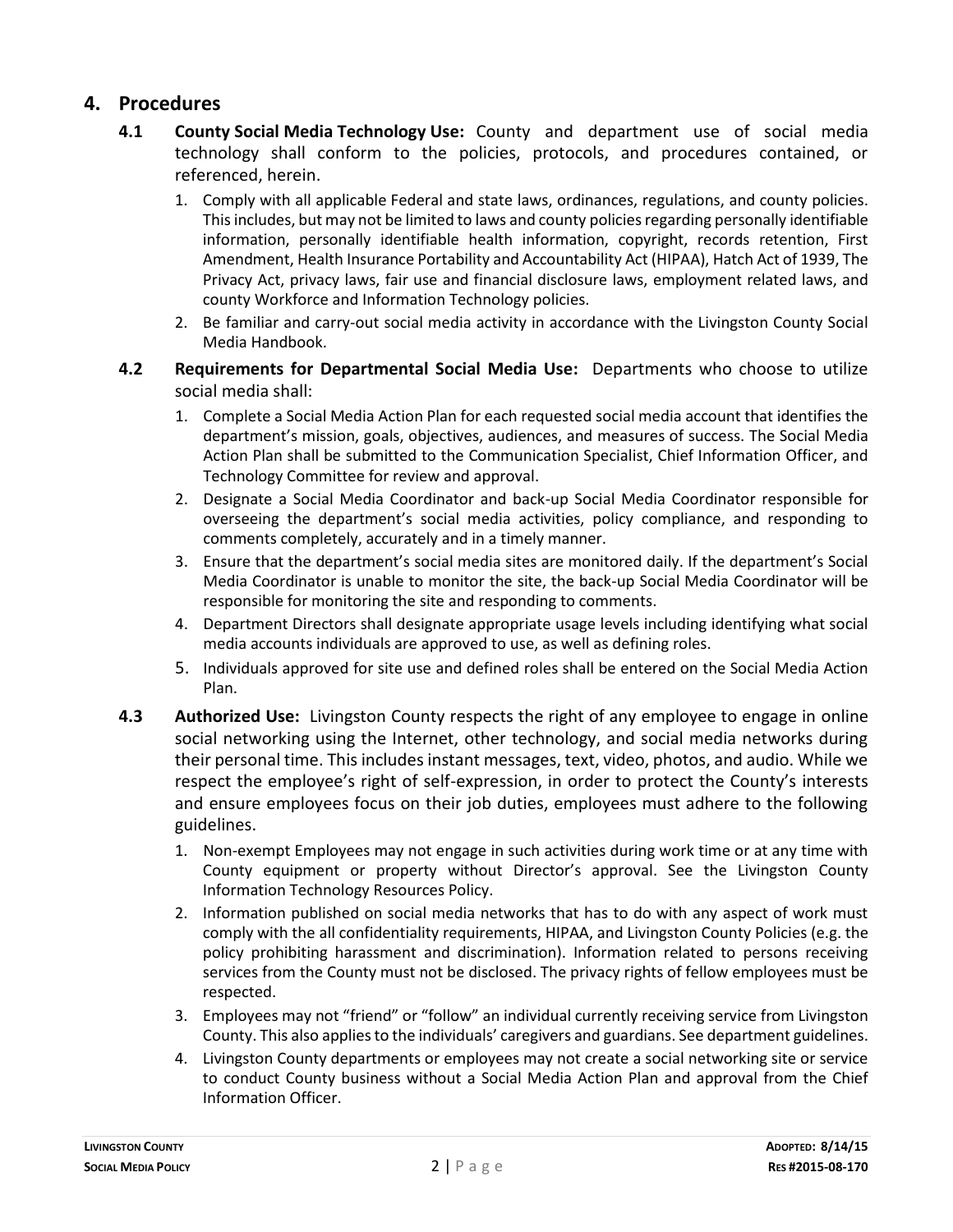- 5. If the employee mentions the County while engaging in social networking and also expresses a view or opinion regarding the County's actions, the person must specifically note that the statement is his/her personal view or opinion and not the view or opinion of the County. This standard disclaimer does not by itself exempt program supervisors, managers, coordinators, and the leadership team from a special responsibility when using social networks. See department guidelines.
- 6. By virtue of your position as a Livingston County employee, you are held to a higher standard than general members of the public, and your online activities should reflect such professional expectations and standards.
- 7. Users must immediately report violations of this policy to their program manager or supervisor, as well as to the Human Resources Director.
- 8. All program managers and supervisors are responsible for enforcing this policy. Employees who violate this policy are subject to discipline up to and including termination from employment, professional discipline, or criminal prosecution, in accordance with Livingston County's Personnel Policies, Discrimination and Hostile Workplace Policies, Confidentiality Polices, and Information Technology Resources Policy.
- **4.4 Approved Social Media Networks:** Departments shall only utilize County approved social media networks for hosting official County social media sites.
	- 1. Social Media Action Plans will be reviewed by the Communication Specialist and approved by the Chief Information Officer and Technology Committee prior to public release.
	- 2. Social media sites that are created without approval from the Chief Information Officer and Technology Committee will be in violation of this policy. Employees who violate this policy are subject to discipline up to and including termination from employment, professional discipline, or criminal prosecution, in accordance with Livingston County's Personnel Policies, Discrimination and Hostile Workplace Policies, Confidentiality Polices, and Information Technology Resources Policy.
	- 3. For each approved social media network, usage guidelines will be developed to optimize County use of the network and will be available in the Livingston County Social Media Handbook.
	- 4. The Communication Specialist is responsible for the creation of Livingston County's social media sites under the review of the Chief Information Officer and Technology Committee.
		- A. Social media sites will be created using official County email accounts.
		- B. Passwords will be created and maintained by the Communication Specialist and will conform to password requirements. Passwords shall be promptly reset when authorized access is removed.
		- C. Department Directors shall notify the Communication Specialist immediately in the case of termination for any employee with authorized use of social media.
		- D. The Communication Specialist will maintain a log file of social media networks, passwords, registered email addresses, date established, and a list of authorized site users.
	- 5. The Chief Information Officer and Technology Committee have the final authority to deactivate a social media site.
	- 6. Departments that establish a social media site will be required to use Hootsuite to manage the site's activity.
		- A. A department will use one Hootsuite account that is shared amongst the Social Media Coordinators and Department Head.
		- B. Departments will be charged back for their monthly Hootsuite fee.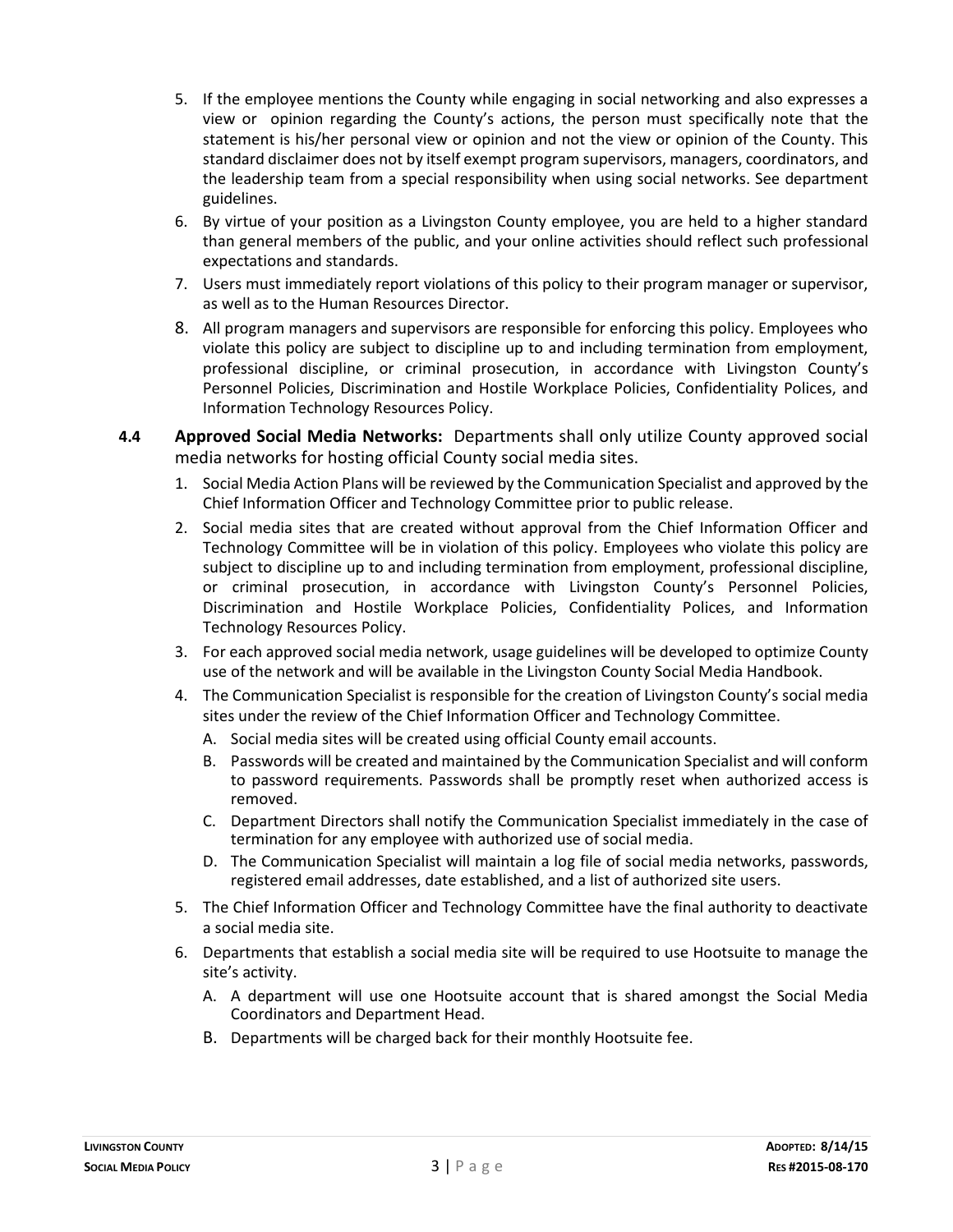- **4.5 Authenticity Establishment:** Livingston County's social media sites shall be created and maintained with identifiable characteristics of an official County site.
	- 1. All social media sites shall be created using an official Livingston County email account.
	- 2. All social media sites shall display elements identifying them as an official County site. This includes displaying the statement, "Official site of Livingston County," the Livingston County logo, the departmental logo, official County contact information, and a link to the department's website.
	- 3. All social media sites shall display a link to the Livingston County Social Media Policy and Social Media User Guidelines.
- **4.6 Site Content:** Departments are responsible for establishing and maintaining content posted to their social media sites.
	- 1. Social media content shall fully comply with all of the Livingston County Human Resources policies and the IT Resource Policy.
	- 2. County social media sites shall be monitored regularly and prompt corrective action shall be taken when an issue arises that places, or has the potential to place the County at risk. Social Media Coordinators shall review site activity and content daily for comments and misuse.
	- 3. Content posted to all social media sites may be considered public records subject to disclosure and shall not disclose confidential or proprietary information.
	- 4. All social media sites shall provide a link to the Livingston County Social Media Policy and Livingston County Social Media User Guidelines.
	- 5. Wherever possible, links should direct users back to the County's official website for more information, forms, documents, or online services. Social media should not serve as a duplication of efforts, but as a way to further the goals and mission of the County.
	- 6. The following forms of content posted by external and authorized users may be subject to removal if they contain:
		- A. Comments not topically related;
		- B. Profane language or content;
		- C. Content that promotes, fosters, or perpetuates discrimination of protected classes;
		- D. Sexual content or links to sexual content;
		- E. Solicitations of commerce or advertisements including promotion or endorsement;
		- F. Conduct or encouragement of illegal activity;
		- G. Information that may tend to compromise the safety or security of the public or public systems;
		- H. Content intended to defame any person, group, or organization;
		- I. Content that violates a legal ownership of interest of any other party, such as trademark or copyright infringement;
		- J. Violent or threatening content;
		- K. Disclosure of confidential, sensitive, or proprietary information;
		- L. Disclosure of Health Insurance Portability and Accountability Act (HIPAA) information;
		- M. Disclosure of personally identifiable information;
		- N. Disclosure of personally identifiable health information;
		- O. Disclosure of social security numbers or information;
		- P. Disclosure of Payment Card Industry Data;
		- Q. Identical posts by the same user or multiple users
	- 7. Unacceptable content and individual violators shall be promptly documented with a screenshot or printout, emailed to the Communication Specialist for record retention, and then removed